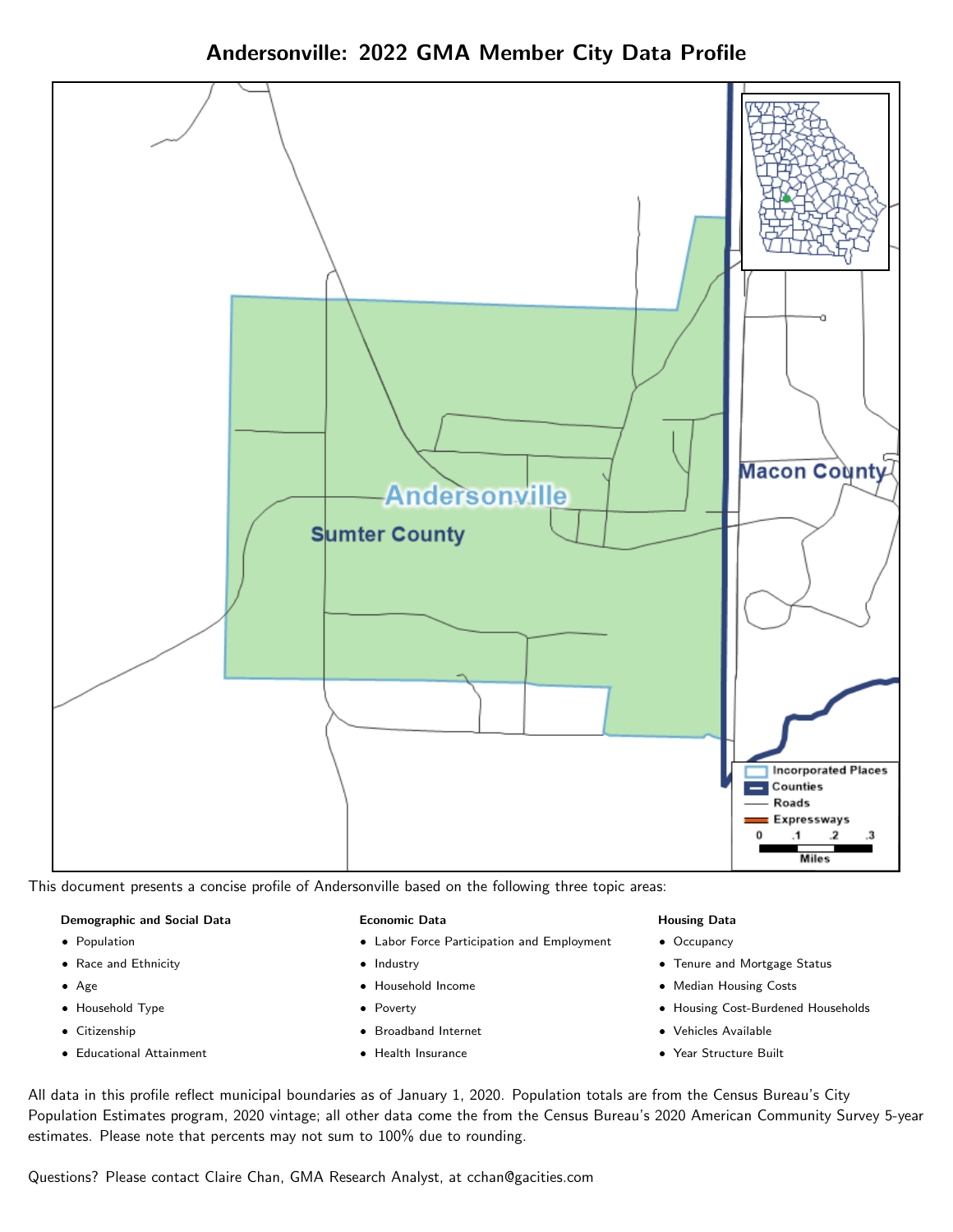# Andersonville: Demographic and Social





0% 2% 4% 6% 8% 10% 12% 14% 14% 12% 10% 8% 6% 4% 2%

# **Citizenship**



Source: American Community Survey, 2020 5-year estimates, table B05002 Source: American Community Survey, 2020 5-year estimates, table B15002

# Race and Ethnicity



Source: U.S. Census Bureau, City Population Estimates, 2020 vintage Source: American Community Survey, 2020 5-year estimates, table B03002

# Household Type



Source: American Community Survey, 2020 5-year estimates, table B01001 Source: American Community Survey, 2020 5-year estimates, table B11001

# Educational Attainment



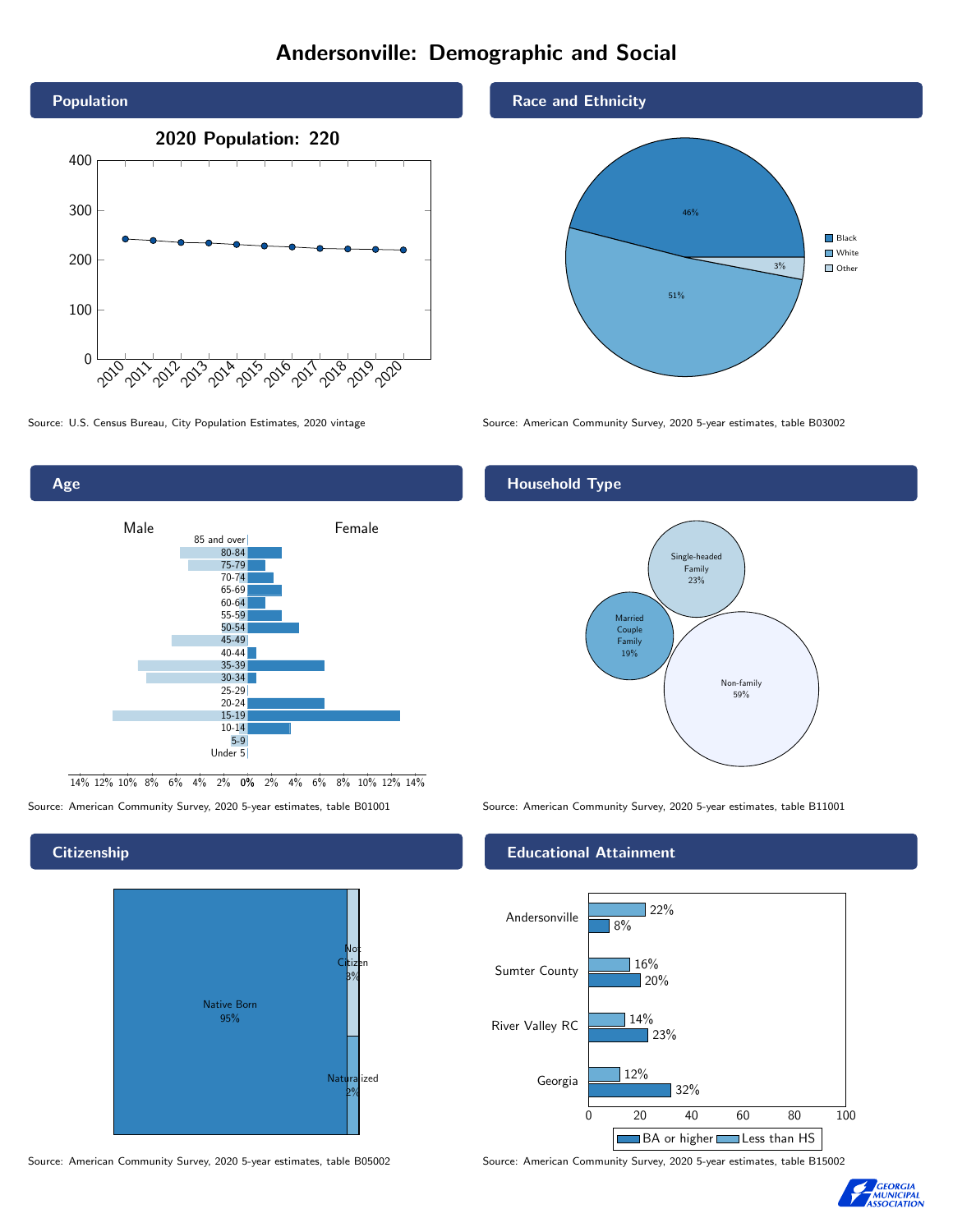# Andersonville: Economic



# 45% 11% **Civilian Employed** ■ Not in Labor force ■ Unemployed

Source: American Community Survey, 2020 5-year estimates, table B23001 Note: Unemployment rate is based upon the civilian labor force.



Source: American Community Survey, 2020 5-year estimates, tables B19013 and B19025 Source: American Community Survey, 2020 5-year estimates, table B17010



Industry

| Agriculture, forestry, fishing and hunting, and mining      | 17%   |
|-------------------------------------------------------------|-------|
| Construction                                                | 15%   |
| Manufacturing                                               | 15%   |
| <b>Wholesale Trade</b>                                      | $0\%$ |
| Retail Trade                                                | 10%   |
| Transportation and warehousing, and utilities               | 15%   |
| Information                                                 | $2\%$ |
| Finance and insurance, real estate, rental, leasing         | $0\%$ |
| Professional, scientific, mgt, administrative, waste mgt    | 10%   |
| Educational services, and health care and social assistance | 10%   |
| Arts, entertainment, recreation, accommodation, food        | $2\%$ |
| service                                                     |       |
| Other services, except public administration                | $2\%$ |
| Public administration                                       | 2%    |

Source: American Community Survey, 2020 5-year estimates, table C24030

# Poverty



# **Health Insurance**



Source: American Community Survey, 2020 5-year estimates, table B28002 Source: American Community Survey, 2020 5-year estimates, table B18135